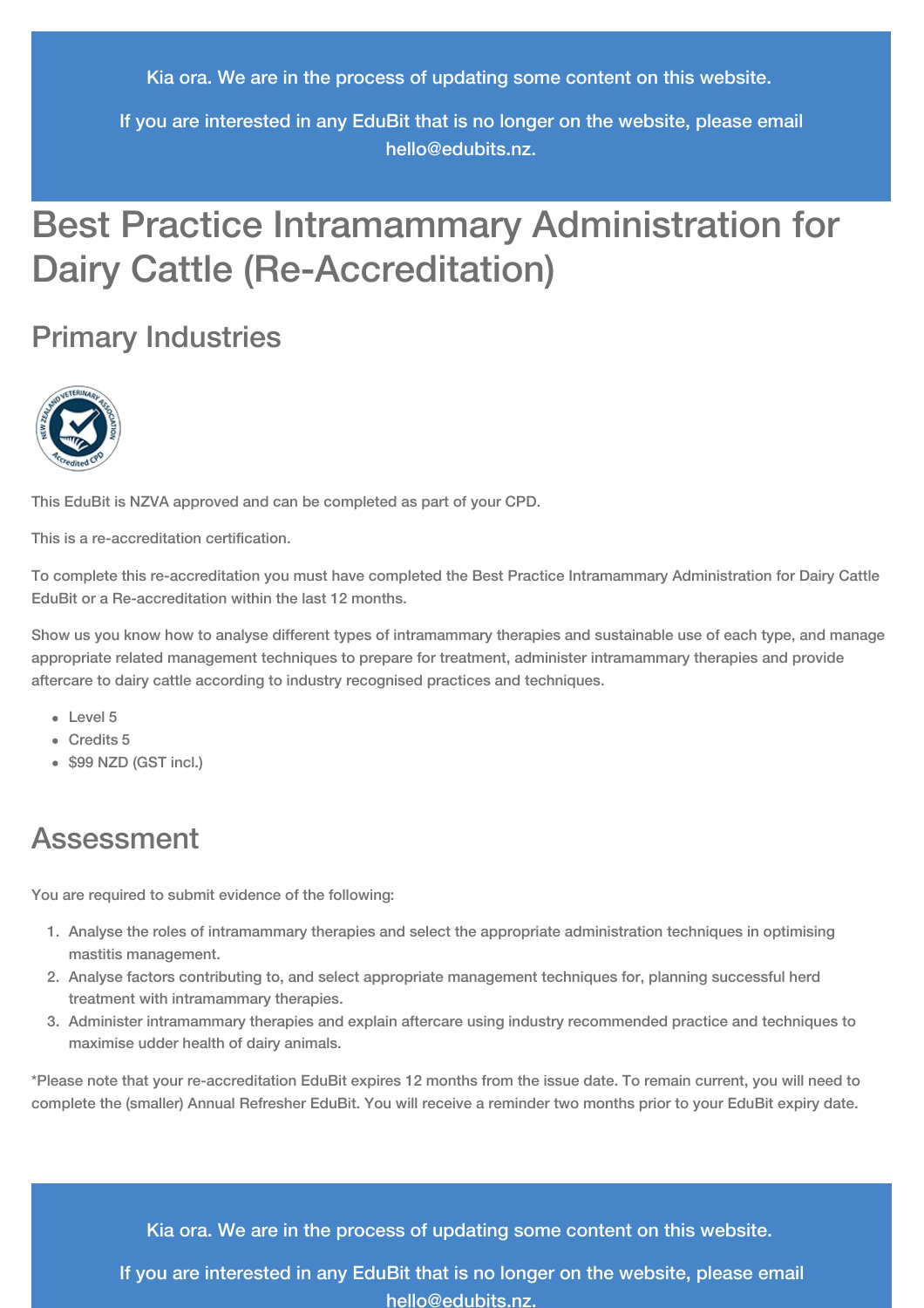To earn this EduBit, all work must be your own and you must submit evidence exactly as requested in the Task instructions.

When you've finished gathering your evidence, press Purchase. Trained and experienced assessors are standing by to evaluate your evidence and provide feedback on how you did for each task, as well as how you did overall.

- If your evidence does not yet meet the requirements, we will provide feedback on what is missing and encourage you to practice your skills and attempt the EduBit again at a later date.
- If there are minor gaps in your submission evidence, you will be given the opportunity to resubmit. You will have 14 calendar days to add the missing evidence and submit for re-evaluation.
- If you have any questions, please check our[Frequently](https://edubits.nz/help/faqs/) Asked Questions or feel free to email us at[hello@edubits.nz](mailto:hello@edubits.nz).

## Learning Recommendations

You are strongly advised to access these Learning Resources and watch the videos before submitting your evidence.

If you are attending an on-farm workshop run by Zoetis or your vet clinic, this may also provide you an excellent opportunity to collect evidence for this EduBit.

#### Zoetis Learning [Resources](https://www.zoetis.co.nz/livestocksolutions/dairywellness/preventing-mastisis/downloadable-resources.aspx) include:

- Preventing Mastitis Best Practice Administration (Video)
- Preventing Mastitis Best Practice Administration (Written Guide)
- Dry Cow Therapy Technical Detailer
- Management of Cows at Drying Off Resources

DairyNZ Learning Resources include:

- Minimising Mastitis and Mastitis [Management](https://www.dairynz.co.nz/animal/cow-health/mastitis/)
- DairyNZ [SmartSAMM](https://www.dairynz.co.nz/animal/cow-health/mastitis/tools-and-resources/guidelines-and-technotes/technote-14) Technote 14

## Tasks

### Proof of Identity

Please include a scanned copy of photo identification (e.g. passport, drivers licence, work ID card).

### General Information

#### Please provide the following information:

- 1. Your current role. e.g. veterinarian, LA veterinary technician, contracted teat seal administrator, share milker, contract milker.
- 2. Name of employer or place of study.
- 3. Length of time you have been in this role.
- 4. If you are an Otago Polytechnic student, please provide your student ID number.

Kia ora. We are in the process of updating some content on this website.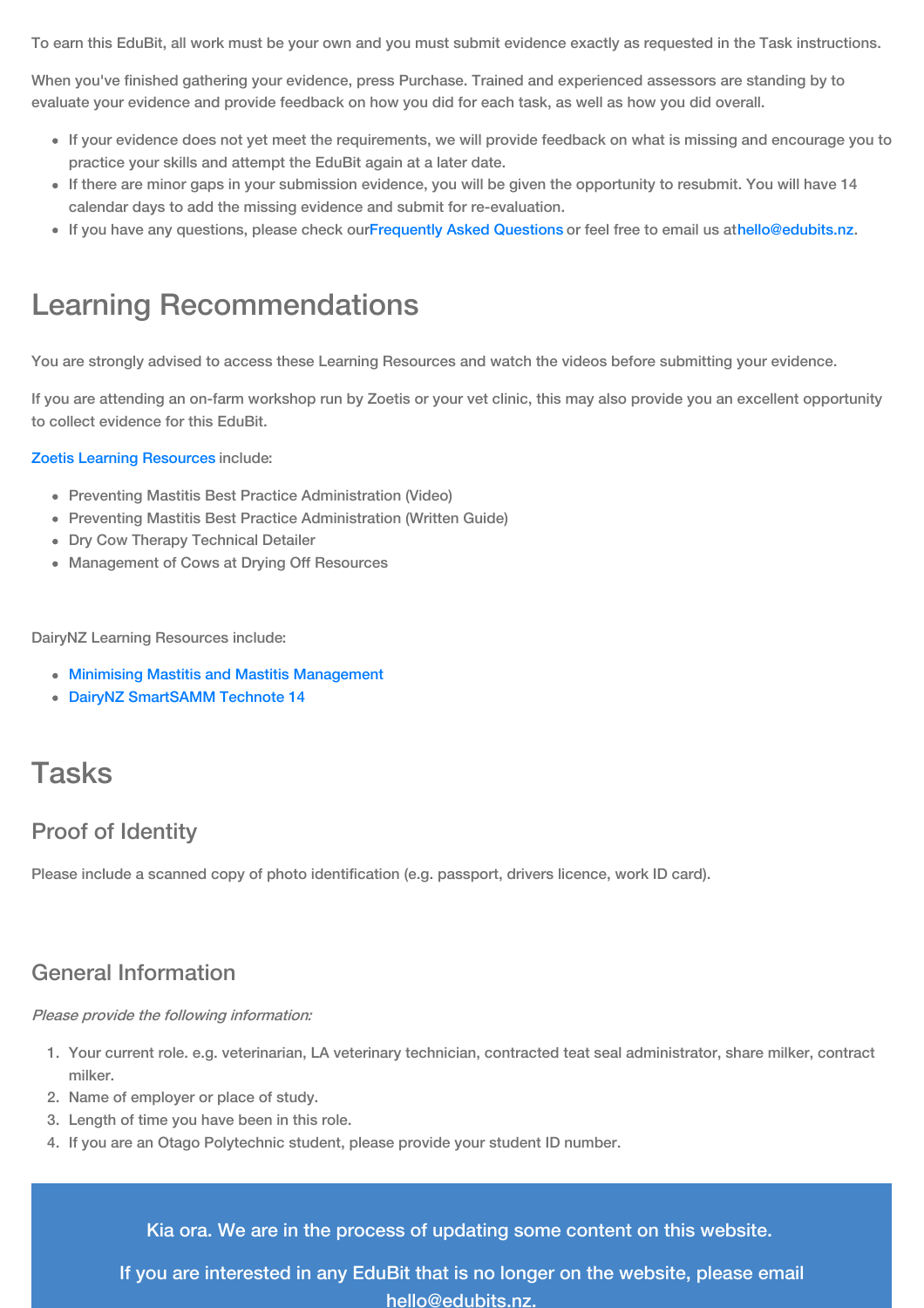## Task 1: Evidence of Current Certification.

#### You will need to:

1.1. Provide evidence of your successful previous completion within the last 12 months of either:

- Best Practice Intramammary Administration for Dairy Cattle EduBit, or
- A re-accreditation of the same EduBit

You can find this evidence in your EduBit account under "Outcome", and take a screenshot, or provide a URL link to your Acclaim badge.

If you do not have currently hold this EduBit, pleaseclick here to [achieve](https://edubits.nz/eduassessmentcriteria/141) it.

### Task 2: Refresher Knowledge Check.

#### You will need to:

2.1. Explain methods to minimise infection from poor practice by applying best practice recommendations.

You must answer the following four (4) questions:

- 1. When administering dry cow therapy or treating a cow during lactation with multiple affected quarters, explain why the recommended best practice for teat preparation is to start on the teats at the head end of the udder rather than the teats nearest you.
- 2. Explain the importance of not letting the teat go, especially once the teat end is prepared for infusion with respect to: a) Minimising contamination, and b) Cow comfort and behaviour.
- 3. Explain why the cap of a tube of intramammary treatment should not be removed with your teeth, in relation to minimising contamination.
- 4. Describe the recommended method to remove the lid of a tube of intramammary treatment to minimise contamination of the tube tip.
- 2.2. Describe and explain the preparation and aftercare for cows being treated with an intramammary therapy or treatment.

You must ensure that your answer addresses each of these areas of aftercare:

- Preparation: Feed intake (drying off).
- After care: Checking cows (what to look for and what to do).

### Task 3: Preparation, Administration, and Aftercare.

Please note: You may submit evidence for all of the tasks within Task 3 in one of two ways.

Either:

- 1. Written explanation plus a short video or videos of yourself, or
- 2. A completed attestation form signed by an approved attestor.

Kia ora. We are in the process of updating some content on this website.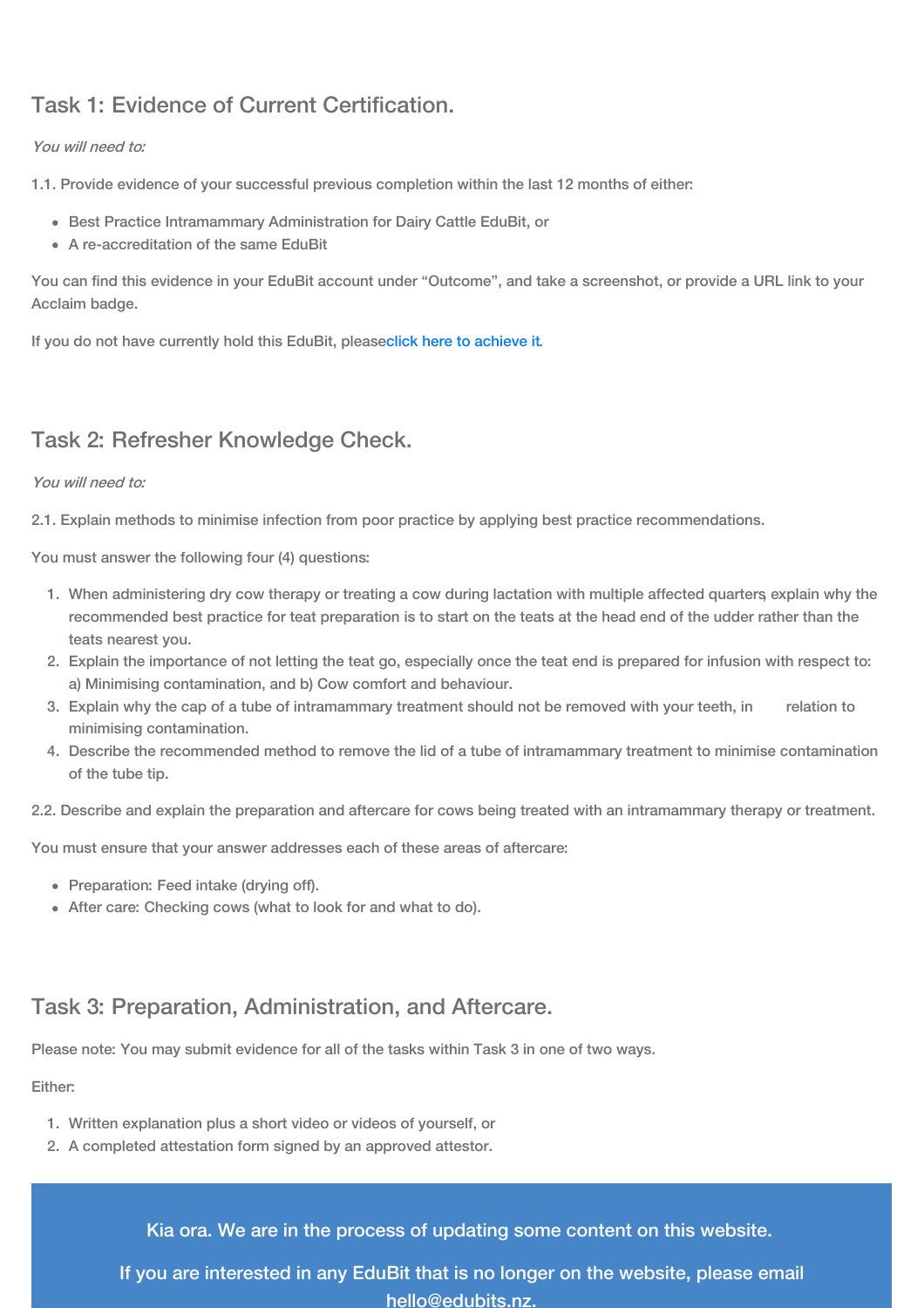We recommend you download and read th[eattestation](http://op.cwp.govt.nz/assets/EduBit-file-attachments/Attestation-forms/Primary-Industries/Best-Practice-Intramammary_Attesation-form.docx) form before you decide which way you will submit your evidence for the sub-tasks below. This document also contains a list of approved attestors.

#### You will need to:

3.1. Provide evidence you have applied best practice to prepare for the infusion of intramammary therapies in the cows prior to drying off. You must:

- 1. Describe and explain the preparation of a herd of cows, including planning for any problems which may arise, in the days and weeks prior to drying off and administration of cow therapy, as well as on the day of administration.
- 2. Identify and describe the roles of the staff administering teat sealants to a herd and describe how staff are briefed so they are adequately prepared for the day.
- 3. Identify and explain of all equipment you have ready for teat sealing.

You may submit this in written form.

3.2 Provide evidence you have prepared equipment adequately for the task of administering intramammary therapy or therapies on the day. Please refer to our Video Evidence [Guidelines](https://edubits.nz/help/evidence-guidelines#videos) for help.

Your video should demonstrate:

- Appropriate clothing / PPE and hygiene practices between cows.
- An appropriate number of syringes carried.
- Where equipment is kept.
- Hand hygiene.
- Equipment hygiene.

So that we can verify your video evidence is current, please clearly state the date and year in your video (e.g. "Today is March 15<sup>th</sup>, 2021") or show the date (for example, using a newspaper or on your smartphone).

3.3. Provide evidence of preparing the udder and teats for administration, and then intramammary administration on at least three (3) different cows.

Your video should demonstrate:

- Appropriate teat cleaning and administration.
- Teat wipe or teat swab inspection.

So that we can verify your video evidence is current, please clearly state the date and year in your video (e.g. "Today is March 15<sup>th</sup>, 2021") or show the date (for example, using a newspaper or on your smartphone).

You may submit a single video of three cows, or one video per cow (for a total of three videos). Please limit video length to 10 minutes, if possible.

3.4. Provide evidence you can competently infuse intramammary therapy to the teat canal on at least three (3) different cows.

Your video should demonstrate:

- Syringe cap removal.
- Syringe insertion.

Kia ora. We are in the process of updating some content on this website.

If you are interested in any EduBit [that](mailto:hello@edubits.nz) is no longer on the website, please email hello@edubits.nz.